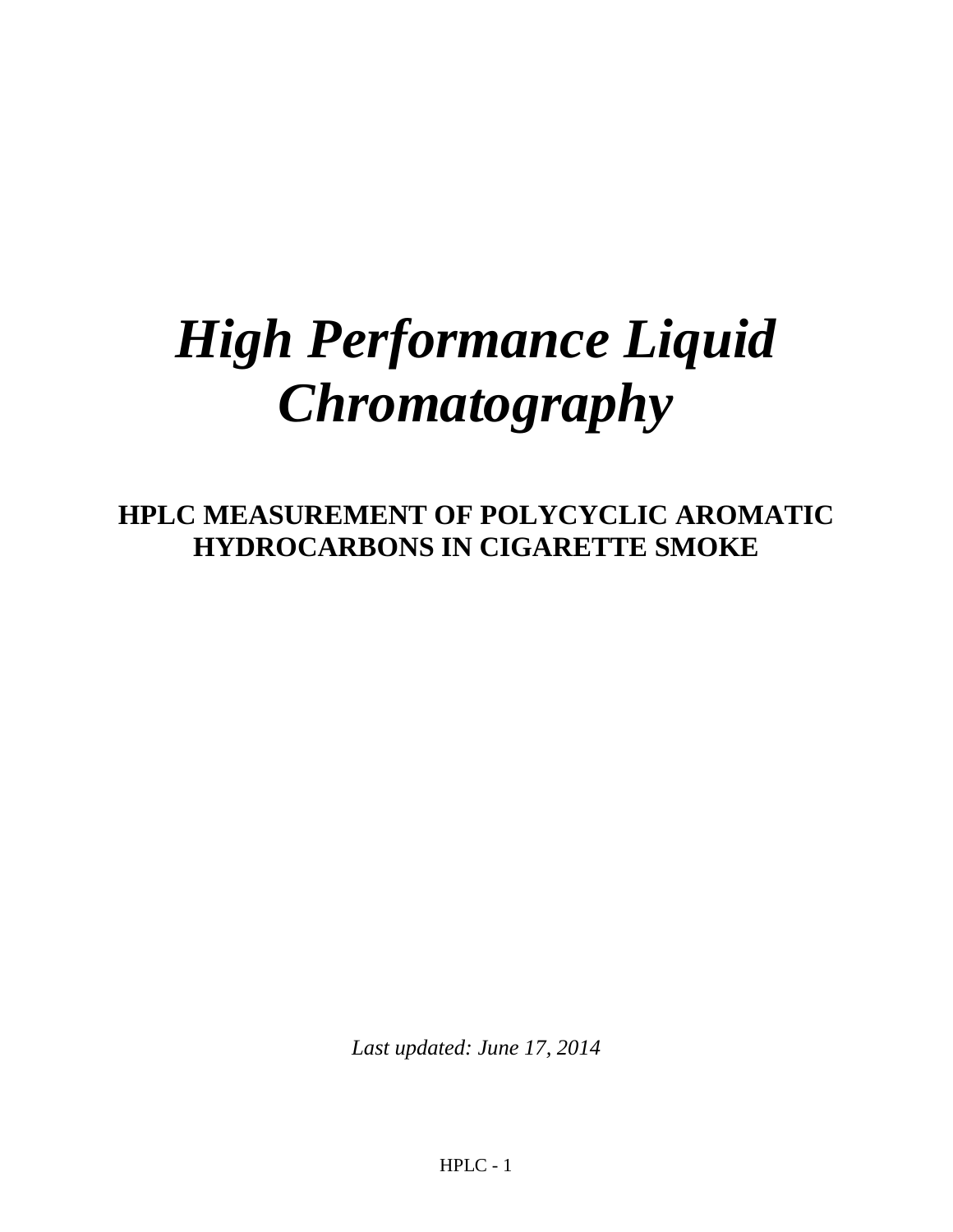# *High Performance Liquid Chromatography* **HPLC MEASUREMENT OF POLYCYCLIC AROMATIC HYDROCARBONS IN CIGARETTE SMOKE**

# **INTRODUCTION**

Even though cigarette smoking is stated as a known health hazard by the Surgeon General, it still remains a problem in America, and is actually on the rise in many foreign countries. The addictive nature of nicotine in tobacco is well known, as is its link to respiratory disorders, such as emphysema, due to tar and other compounds. The increased risk of cardiovascular problems from smoking has helped make heart disease the number one killer in the United States. There are even radioactive species within tobacco smoke. But the major health concern due to smoking for most people is the increased risk of cancer from the carcinogenic compounds present, and these are what will be monitored and discussed in this experiment.

Polycyclic aromatic hydrocarbons (PAH) are ubiquitous components of diesel exhaust, wood smoke and cigarette smoke.<sup>4</sup> Many of them are mutagenic and/or carcinogenic. This experiment is designed to qualitatively identify as many PAH as possible in cigarette smoke using high performance liquid chromatography (HPLC). A particular focus is placed on quantifying benzo[a]anthracene because it is well-resolved in HPLC analysis.

The HPLC is equipped with a diode array detector (DAD). Absorption spectra for the PAH to be measured will be compared to standard spectra for identification and are also on reserve in the library under this experiment. Quantitatively, the amount of benzo[a]anthracene in a cigarette will be determined, using a set of standards for comparison. Solutions containing known concentrations of PAHs of interest will be used as standards.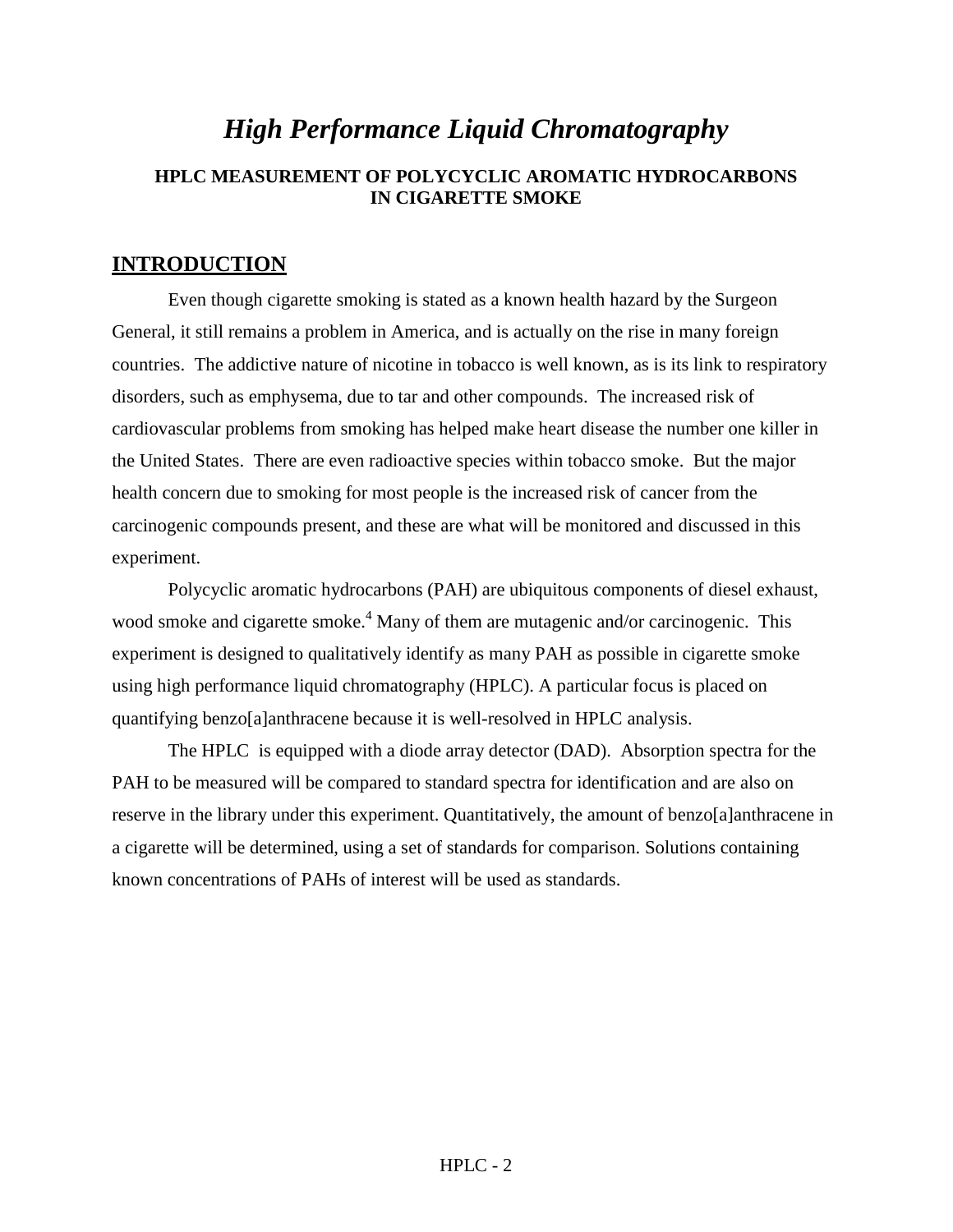### **BACKGROUND**

#### **I: General Description of Chromatography**

Chromatography is the most powerful and widely-used separation technique for complex mixtures. All chromatographic methods use a *Stationary Phase* (solid or liquid) and a *Mobile Phase* or *Eluent* (gas or liquid ) that carries the analyte through the *column*. The nature of the mobile phase determines the category of chromatography:

- 1) Liquid Chromatography (LC) uses a liquid mobile phase
- 2) Gas Chromatography (GC) uses a gaseous mobile phase

Traditionally, in Column Chromatography, the stationary phase is attached to small silica beads that are held in a column, which is essentially a long narrow tube. The mobile phase is forced through the column using pressure. This particular lab uses High Performance Liquid Chromatography (HPLC), sometimes called High Pressure Liquid Chromatography. In HPLC, pressures up to several hundred atmospheres can be used to force the mobile phase through the column in order to achieve chromatographic runs in reasonable times.

The HPLC instrument in our lab uses *reversed-phase partition chromatography*, in which the stationary phase liquid is nonpolar and the mobile phase liquid is polar. The stationary phase is usually a packing made of porous silica particles with a nonpolar liquid coating chemically bonded to them (commonly siloxanes). The mobile phase is commonly a mixture of solvents that can be combined in certain ratios to give an eluent with the desired effective polarity.

#### **II: Chromatograms**

Chromatograms show the peaks of each component vs. elapsed time traveling along the column (Figure 1). The migration rates of analytes down a column differ based on the time spent in the stationary phase vs. the mobile phase, allowing separation of the components in a mixture. If the mobile phase is polar, then the more polar the analyte, the faster it is eluted due to it having greater attraction to the mobile phase than the nonpolar stationary phase.

The *retention time* (time for an analyte to pass through the column) allows for qualitative identification and peak areas allow for quantitative analysis. Each molecule will have a unique retention time in a given column and for a given solvent. In the sample chromatogram shown in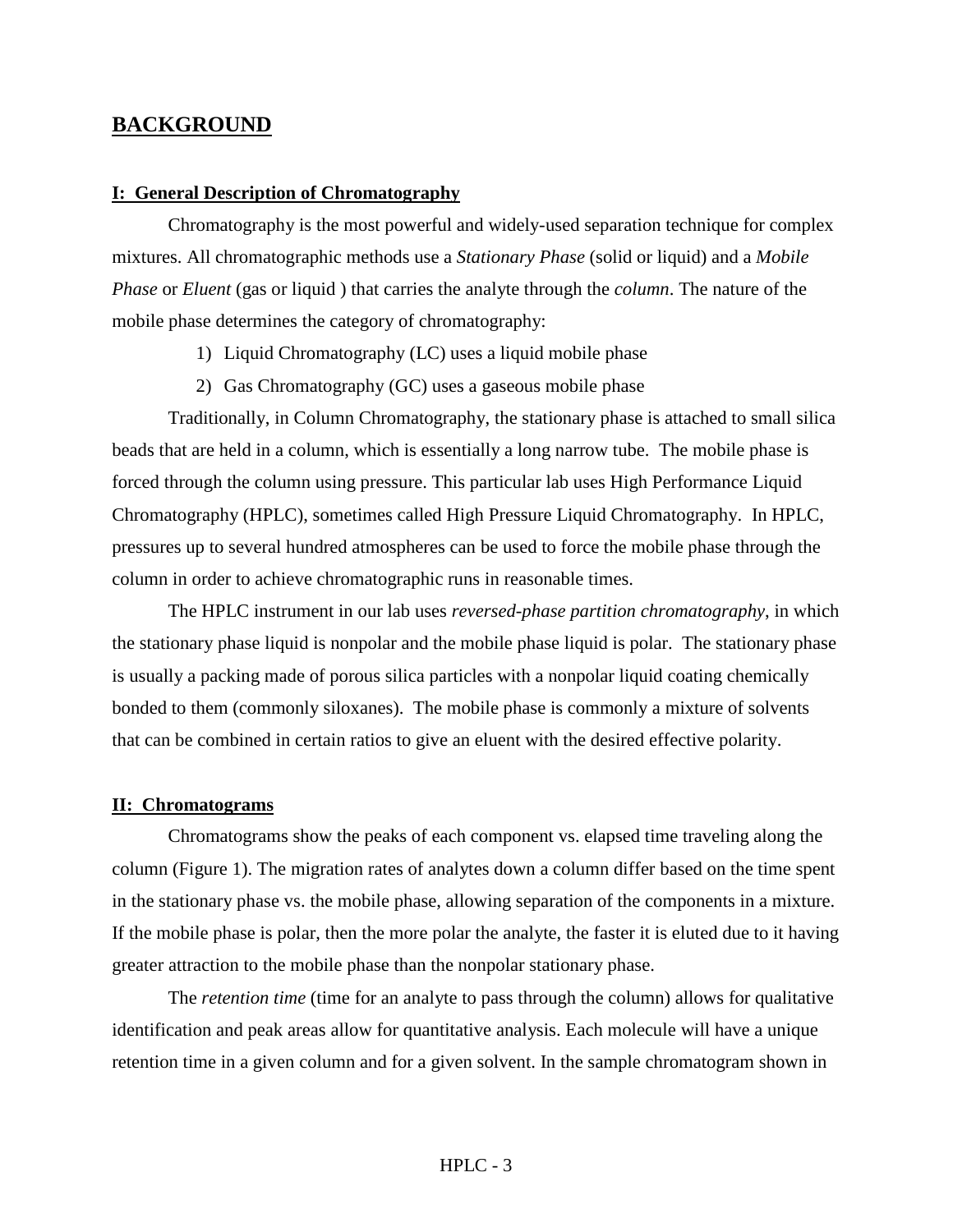Figure 1, two different molecules A and B have distinct retention times,  $t_A$  and  $t_B$ . Dead time, t<sub>dead</sub>, is the time it takes for an unretained (solvent) molecule to go through the column.

**Figure 1:** Schematic representation of separation of two compounds in an HPLC column and the resulting chromatogram.



**Chromatograms**

A key factor in chromatography that determines the rate of migration of a solute down a column is the *Partition Ratio* (or Partition Coefficient, K), which is the ratio of the concentration of the analyte in the stationary phase to the mobile phase  $(K = c_s/c_m)$ . The larger the value of K, the longer the solute resides in the stationary phase, and thus the longer it takes to go through the column.

The peaks tend to broaden as they pass along the column, decreasing the column efficiency and resolution. The resulting peaks have approximately Gaussian shapes, which arise from random motions of molecules as they migrate down a column, passing in and out of the stationary phase, leading to a range of elution times for each analyte.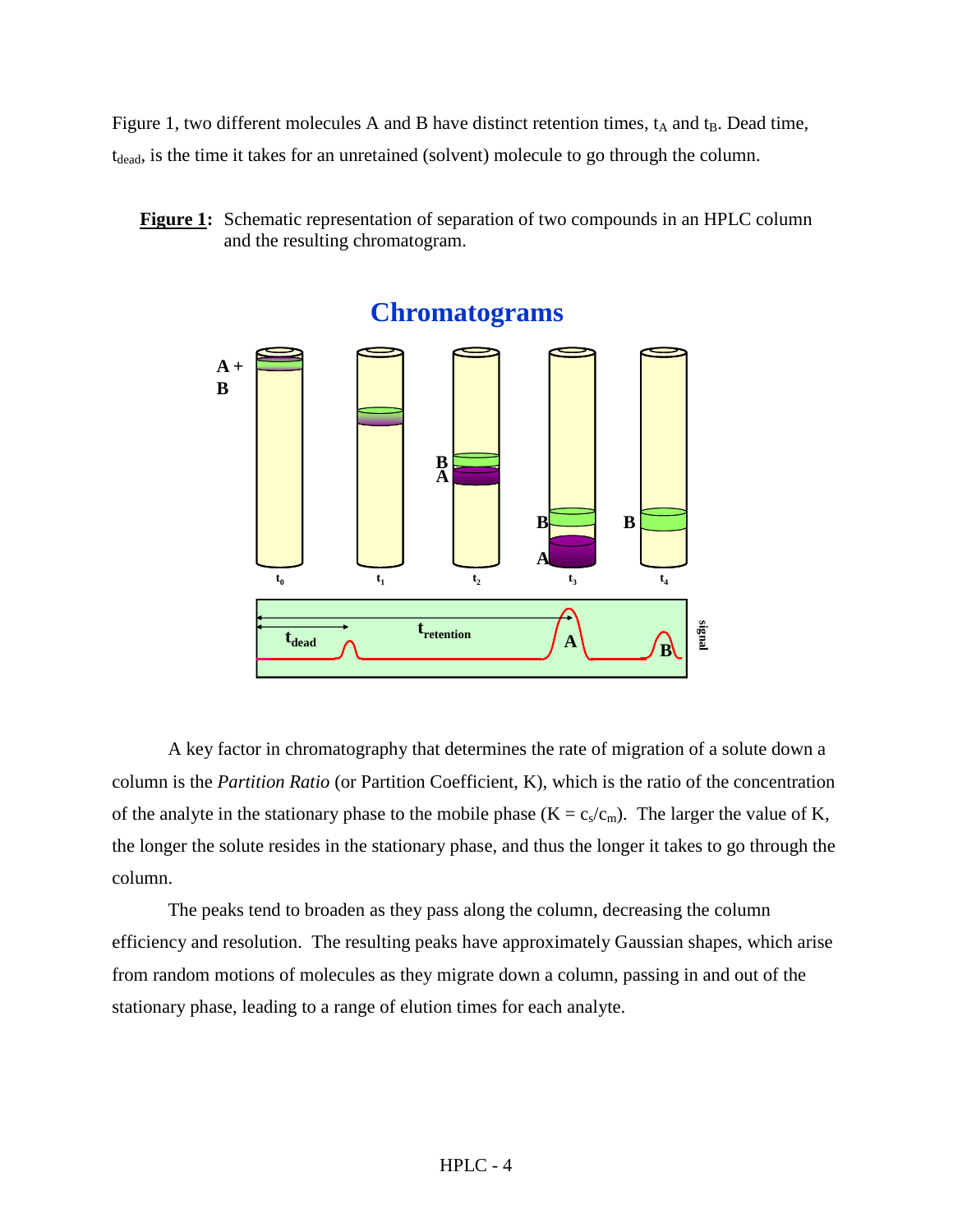#### **III: Column Efficiency and Resolution**

The ability of a particular column to give distinct, separate peaks for each analyte in a reasonable period of time is based on column efficiency and resolution. Two main factors affect the efficiency and resolution of a column: The Partition Coefficient, K, (covered in Part II) and the *Selectivity Factor*, α, which relates to the relative migration rates between two solutes, A and B, providing a measure of how well the column separates A from B:

$$
\alpha = \underline{K_B} = \underline{(t_B\text{-}t_{dead})} \over K_A \quad (t_A\text{-}t_{dead})
$$

There are several experimental factors that can be altered to increase column resolution and/or efficiency, as summarized below:

- 1) Decrease the flow rate of the mobile phase.
- 2) Alter the composition of the mobile phase
- 3) Increase the surface area of the stationary phase.
- 4) Use a smaller column diameter.
- 5) Increasing column length

To increase the resolution between peaks, the easiest way is to increase the length of the column. Unfortunately, this may lead to elution times that are too long and the peaks become too broad (this is called the General Elution Problem).

The solution for this is to experimentally alter the mobile phase composition as elution takes place via *gradient elution* or solvent programming. Once the faster moving components are eluted, the mixing ratio of solvents used in the mobile phase is altered to maximize the resolution and elution rate of the next components, and so on.

#### **IV: Qualitative and Quantitative Analysis**

Chromatography by itself is great if the components of the mixture are already known, and it is used to test for the presence or absence of these species, but for identification of unknowns in a mixture, the exit of the chromatographic unit must be linked to a suitable detection technique. In HPLC, the most common detectors are UV absorption and fluorescence.

The premise for the quantitative analysis in HPLC is that the area under the peak of the eluting compound is directly proportional to the concentration of this compound:

*peak area* = *slope*  $\times$  *concentration* + *intercept* (y = mx + b)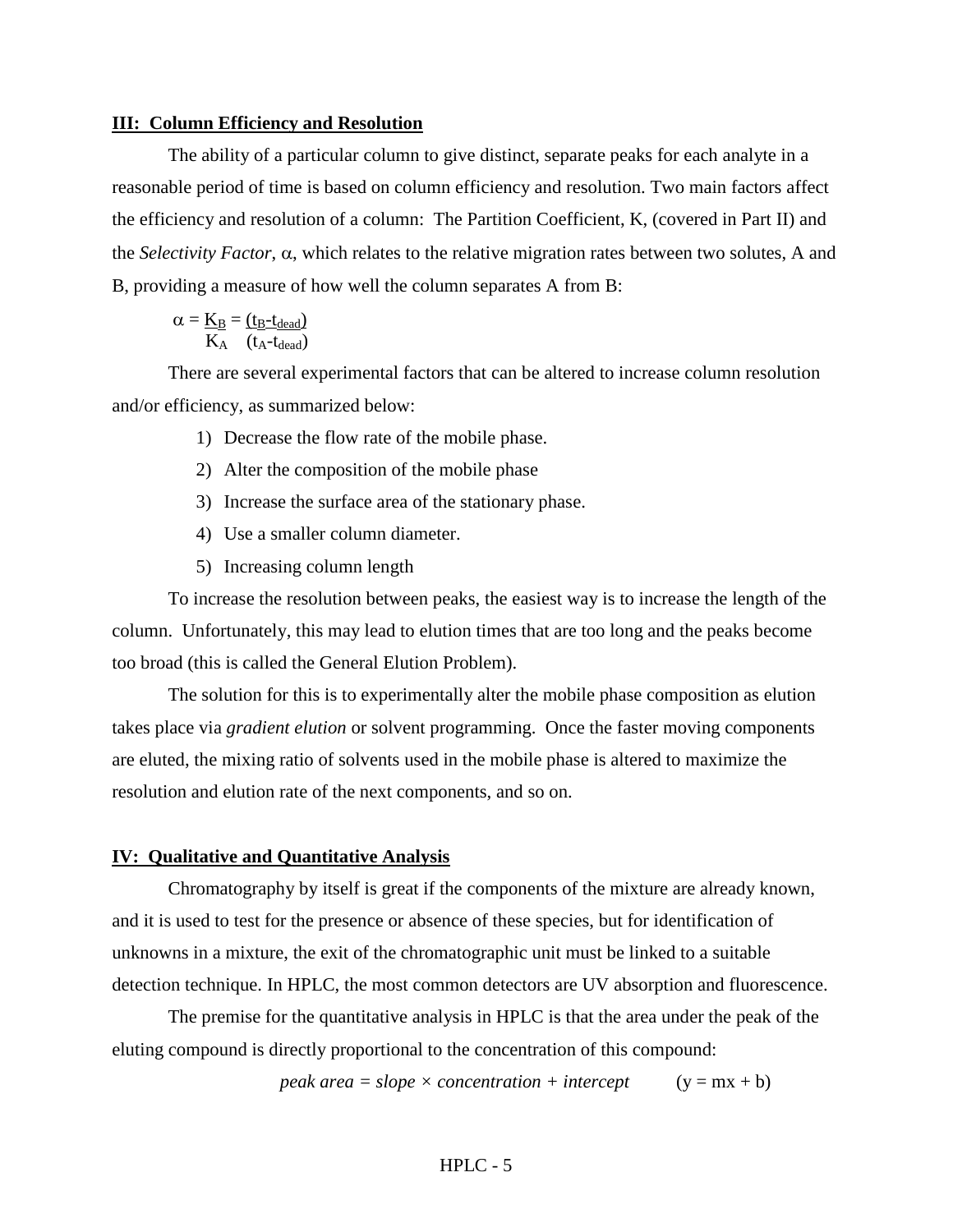The peak areas can be measured using automatic peak integration software. The calibration slope for the compound of interest is usually determined by graphing the HPLC response to standard solutions against the known concentrations of those solutions. For increased precision, not just one but several standard solutions are injected in the HPLC, and the slope and intercept values are determined from a least squares analysis as shown in Figure 2. Unknown sample concentrations can then be determined from this calibration curve.

*concentration = (peak area – intercept) / slope*

**Figure 2:** Sample calibration plot for an HPLC quantitative experiment. In your calibration, you will be using three standard solutions with different concentrations. Therefore, your calibration plot will have three points instead of the six shown here. In the sample calibration, the intercept value is zero.



# **EXPERIMENTAL**

Note: An overview of the instrument (Figure 3) and safety instructions will be provided by your T.A.. More specific instructions for operation of the HPLC instrument and data analysis are provided in the CHEM 152 HPLC Operational Guide, which is always near the instrument.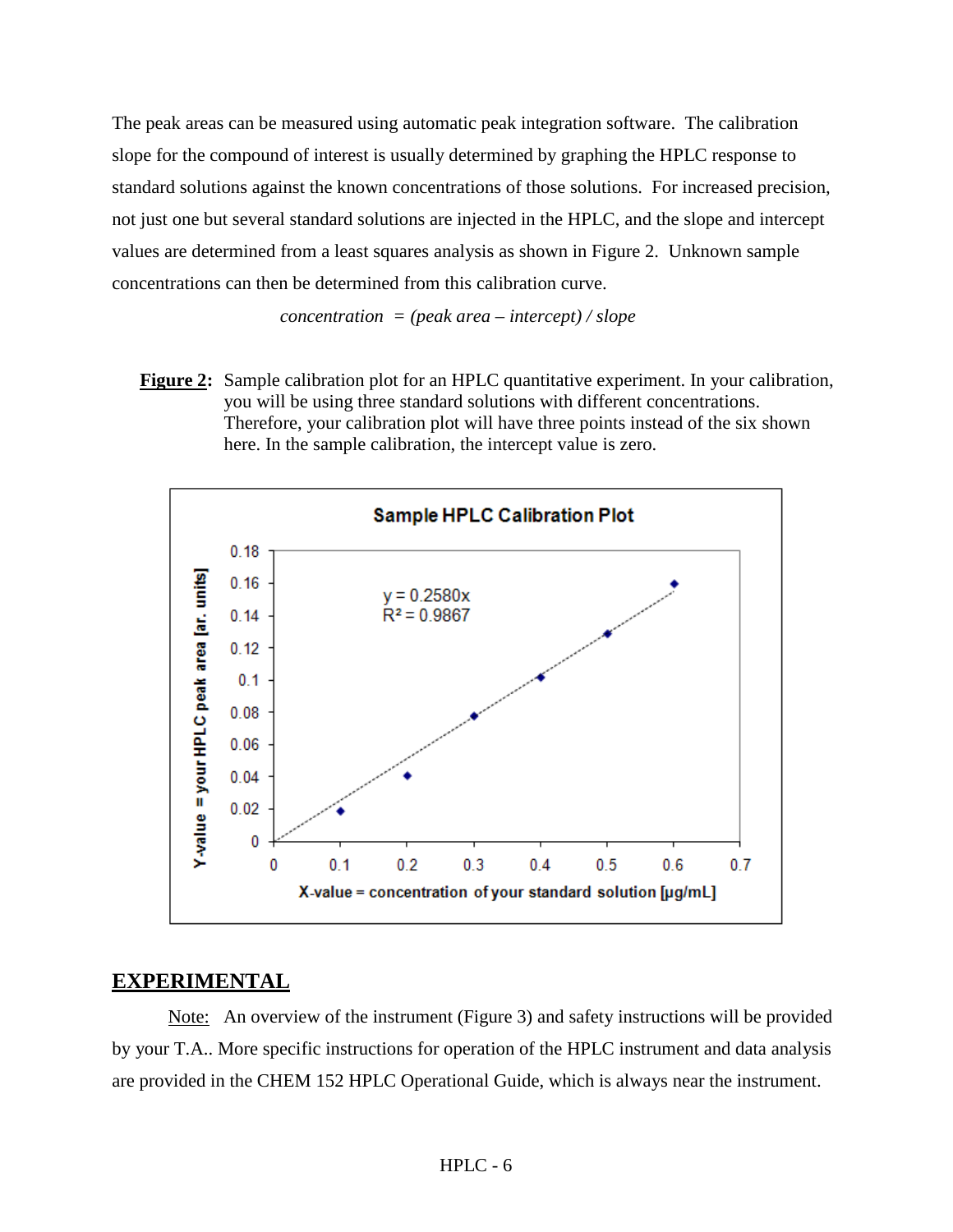

**Figure 3:** Schematic diagram of an HPLC instrument and an LC injector.

#### **Part I: Instrument Set Up**

1. Unless they are already on, turn on the four lowest HPLC modules (Degasser, Pump, ColComp and Diode Array Detector). Then turn on the computer and printer (if not already on). Refer to the Chem 152 HPLC Operational Guide for schematics and instructions.

2. Check to be sure the degasser is on (first module from top of stack, button on bottom left). Visually inspect the solvent lines from the solvent bottles to the degasser to be sure there aren't any air bubbles in any of the lines. If there are, call your TA and ask them to purge the lines.

**NOTE**: The solvent bottles should be at least  $\frac{1}{4}$  full and there should be no leakage of solvent anywhere in the system. Make sure the switch lever of the Injector is in the LOAD position.

3. If already in the ChemStation program, load the appropriate software by double clicking on the "**HPLC 1 Online**" icon.

**NOTE**: Software and file loading on this instrument takes a while, indicated by a blue "Busy" in the lower right corner of the screen. Do **NOT** perform any software options while this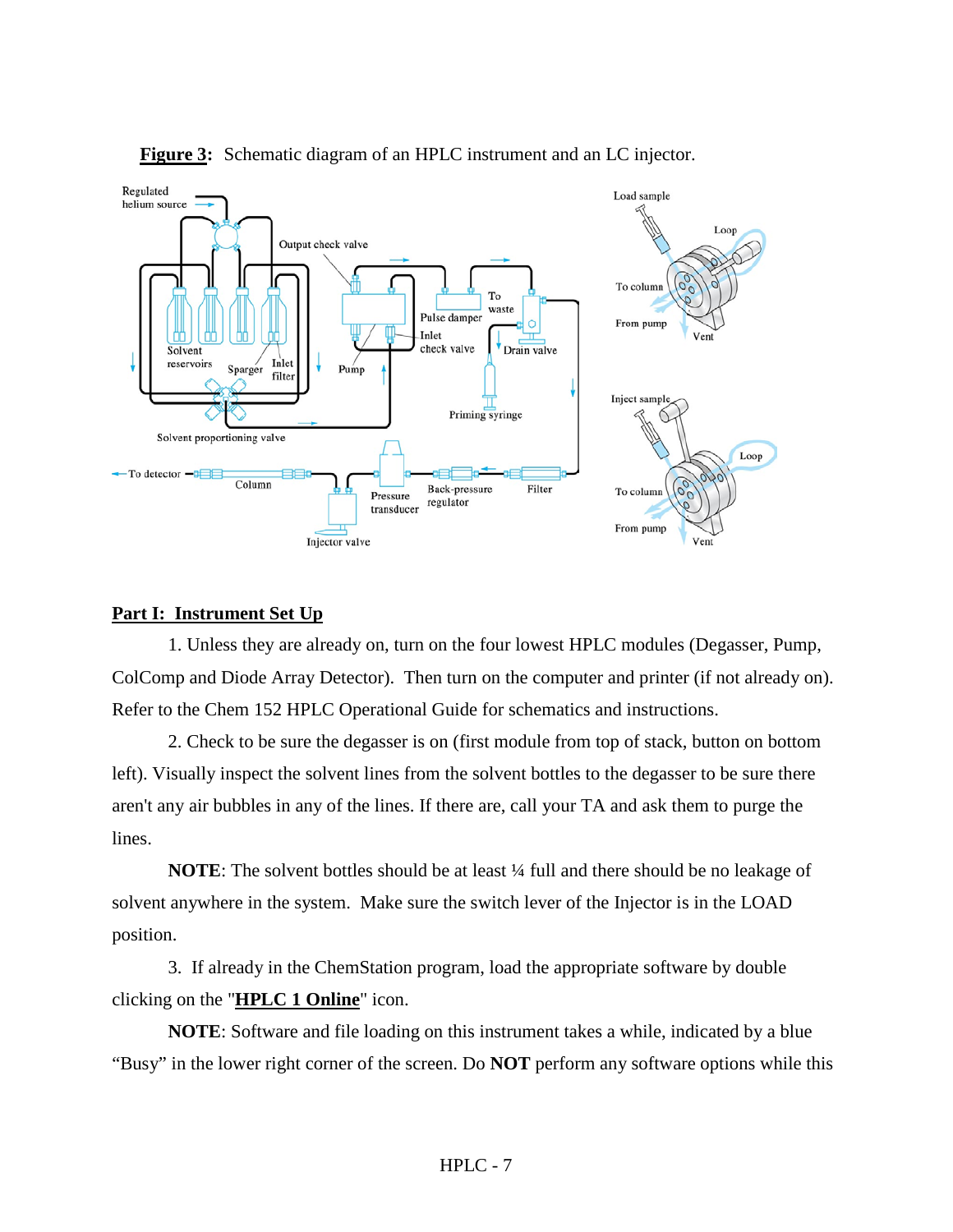busy signal is on! The program expects to interface with a fluorescence detector, which we are not going to use, so click "OK" when the software says it cannot find the FLD detector.

4. Go to *Instrument* and then *System ON* .

5. Set up the conditions for your run, which are shown below and are most likely already loaded. Do this under *Method* and then *Load Method* to scroll down to the desired method. Load the method called "PAH-288.M". Check to be sure the following conditions are shown in this method by clicking on the *Method* menu and then under that, on *Edit Entire Method*:

**NOTE:** The software will store each run under sequential numbers in this directory, e.g. as "SIG10001, SIG10002" etc., for the first and second runs. This means you need to be sure to keep a good lab book record of your runs. Even if you end up not using one, make sure you record it so you know what run number corresponds to what sample injection.

#### **Pump Set-up:**

Starting conditions:

Flow rate: 1.00 mL/min Stop time: 21 minutes

Post time: off

Solvents and Gradient Timetable:

| A: 40.0 % | Acetonitrile |  |  |
|-----------|--------------|--|--|
| B: 50%    | Water        |  |  |
| C: 0 %    | Methanol     |  |  |
| $D: 10\%$ | THF          |  |  |

| Time | m<br>n |    |
|------|--------|----|
|      | υU     | ιv |
| 10   |        | ΙU |

This starts the solvent mixture with the 50:40:10 mixture which stays constant until 4 minutes into the run. Then it changes the solvent mixture using a linear gradient until it reaches a 90:10 mixture at 18 minutes.

The pressure limits should be set to 350 bar maximum and 10 bar minimum.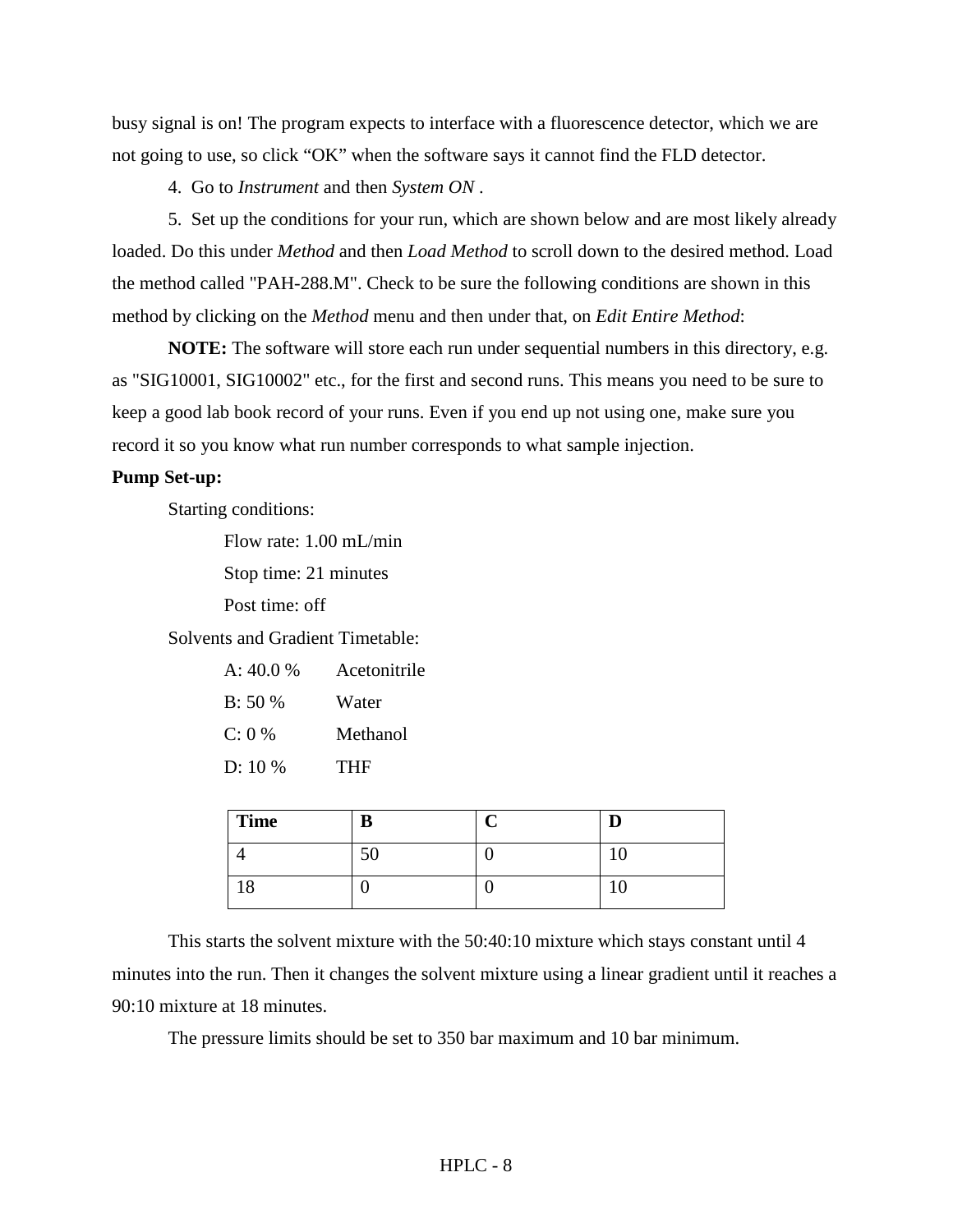#### **Column Thermostat:**

The thermostat is set to  $19^{\circ}$ C.

#### **DAD Signal:**

This is the absorption signal using the diode array detector (DAD). Check to be sure that DAD is set to monitor at 241, 252, 269, 289 and 297 nm with bandwidths of 10 (reference off). Both the UV and visible lamps should be checked.

#### **Signal Detail:**

Check to make sure everything is OK: Start time at 0, end time at 20, delay at 0.

#### **Remaining Sub-menus:**

For the remaining sub-menus, just say "OK" for each one. After you close the window, be sure to use "File...Save…Method."

#### **Naming and Injecting the Sample**

Now click on the "RunControl" menu at the top, click on "Sample Info". In the "subdirectory" box, type the date in the DDMONYY format 25JUN10. Set to sample name to "prefix/counter", name PAH and start at 0001. Then click "Run Method" and click "OK" when prompted to create a new directory. When you load the injector and then turn the valve to the *Inject* position, the run is started automatically using the method you loaded and saved.

#### **Part II: Preparation and Initial Chromatography of Standards**

1. Make up 20 mL of a 1:1 methylene chloride  $(CH_2Cl_2)$ -methanol (CH<sub>3</sub>OH) mixture (solvent), by measuring 10 mL of each chemical using a graduated cylinder (chemicals are in the hood) into a 100 mL beaker. Condition a 100  $\mu$ L HPLC syringe three times with the CH<sub>2</sub>Cl<sub>2</sub>-CH<sub>3</sub>OH mixture.

2. Make sure the injector is in the **LOAD** position. Use the 100 µL HPLC syringe to repeatedly inject 1:1  $CH_2Cl_2$ -CH<sub>3</sub>OH solvent (about 4–5 times; there is a lot of solvent and the sample loop is only 20  $\mu$ L). Watch the outlet of the stainless steel overflow tubes projecting out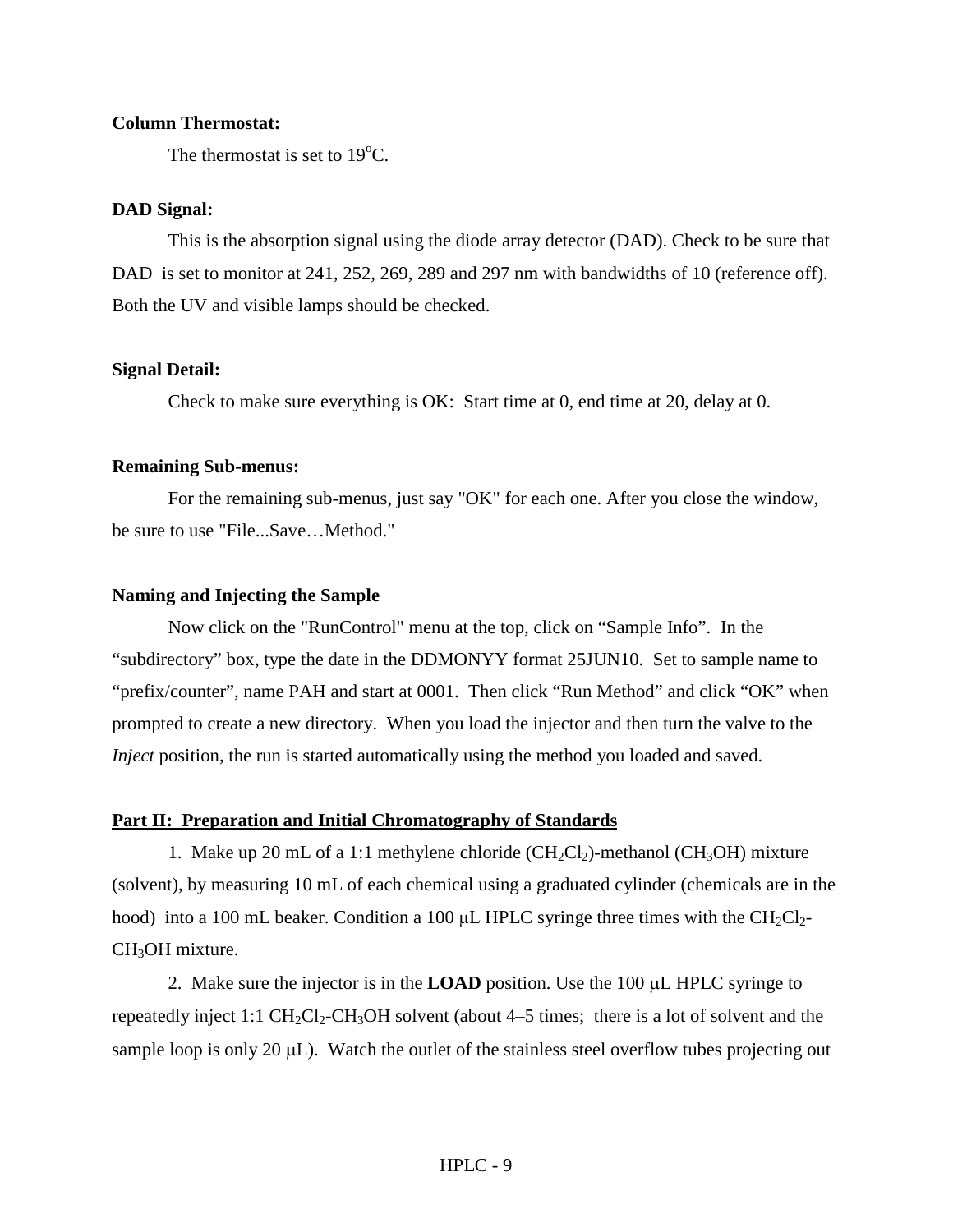of the rear of the injector and keep injecting solvent until you see drops forming on the end of the overflow tube. This sweeps out the injector loop.

3. Inject the solvent by rotating the injector handle clockwise as far as it will go to the **INJECT** position. Do this in a smooth, rapid motion so you get injection of the sample as a plug onto the column.

Use "View...Online Signals" to monitor a representative DAD signal (currently set to 252 nm). When the baseline on the DAD signals is stable, use "Balance" signal to "zero" the DAD. Once this is done, stop the run using "**Run Control**"...."*Stop Run/Inject*" sequence. *DO NOT USE THE "ABORT" COMMAND*... THIS WIPES OUT ALL OF THE DATA TAKEN DURING THE RUN! Do not return the lever to the LOAD position until the run has finished.

**WARNING:** Make sure the injector handle is moved fully over as far as it will go and the same when you move it back to the **LOAD** position. **DO NOT LEAVE IT HALF WAY BETWEEN THE TWO POSITIONS!!**

#### **Part III: Calibration Using the Standard PAH Mixture**

1. You are provided a mixture of 16 PAH to use for identification and calibration purposes. However, it must be diluted first. To do so, measure 200 µL of the standard mixture, using the 200 µL pipette, into a clean 1 mL volumetric vial. Fill the rest of the vial to the 1.0 mL line with the 1:1  $CH_2Cl_2$ -CH<sub>3</sub>OH solvent. Put the vial cap on and swirl well to mix. Be sure to record the original concentration of the PAH compounds in the undiluted mixture (this will be needed later) here:

2. Measure  $50 \mu L$  of the diluted standard into a small, clear vial with a screw cap. Prepare three different vials this way. To the first add 50  $\mu$ L of the 1:1 solvent mixture  $(CH_2Cl_2:CH_3OH)$ . To the second, add 150  $\mu$ L and to the third add 250  $\mu$ L. Put the lids on the vials and swirl to mix. It is a good idea to label these vials with tape.

3. Set up the software for each run as before at the end of Part I and inject each standard (be careful to use smaller amounts to flush the loop since there is limited solution in the vials). When the run is finished, open up an Offline version of the software to view the chromatogram and integrate peaks in the "Data Analysis" screen. Do not use the Online version to view data because if the run is active, you cannot get out of the Data Analysis window to view the run progress. Take note of the file number of your run.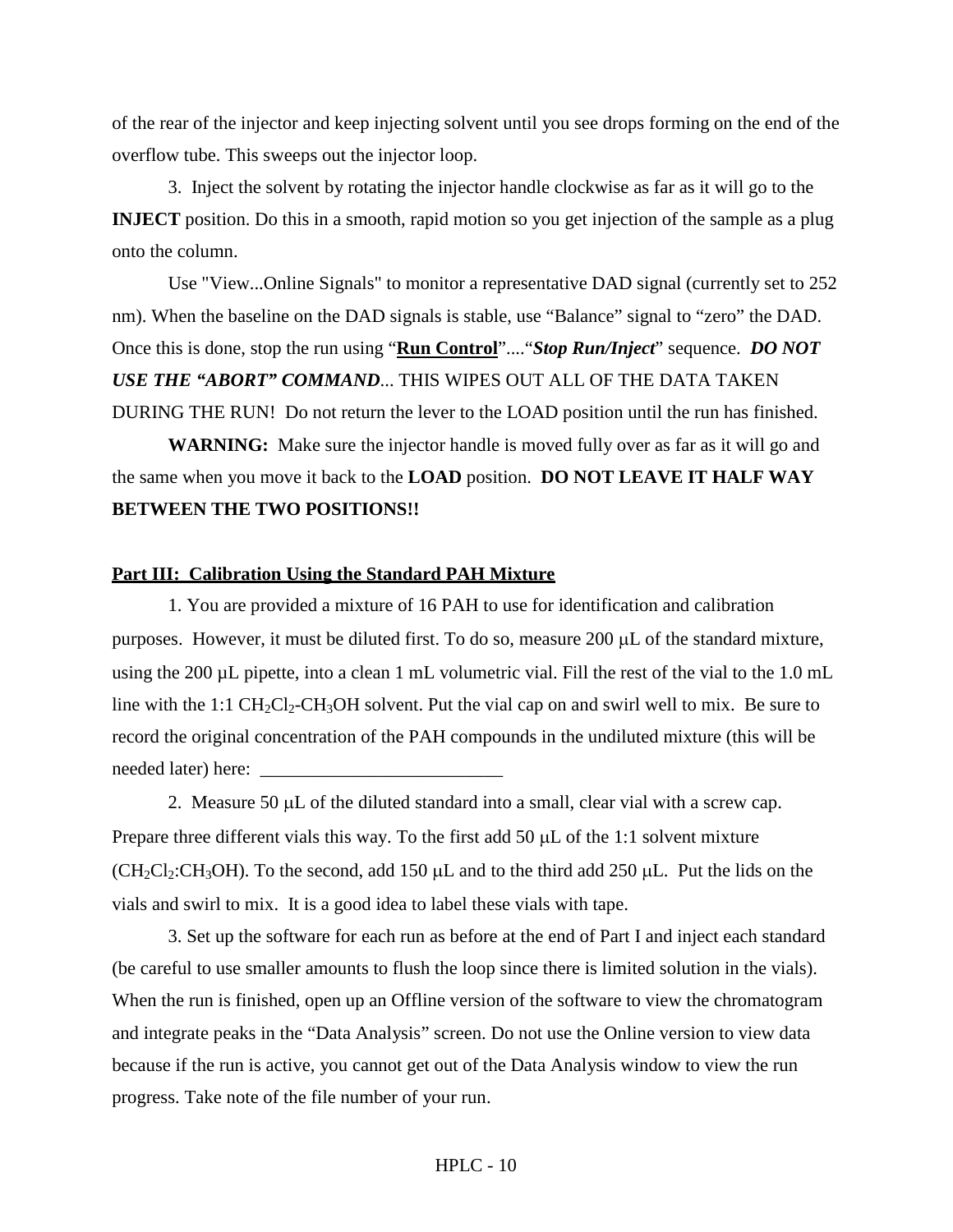It may be more time efficient to jump ahead to Part IV and start preparing the cigarette sample while running the chromatograms for last few standard solutions.

4. In order to identify the benzo[a]anthracene peak, compare your chromatogram to the reference chromatogram (given on the last page) in each of the three standard solutions. You will need to know the initial concentration in the undiluted solution of the standard and account for all dilutions made.

5. Examine the instrument data in the "Data Analysis" screen. Take note of the integrated peak areas for the compounds of interest for each DAD signal and record them in your lab book. Your TA will assist you with navigating through the "Data Analysis" screen.

Create a calibration table as follows to record the integrated peak area for the peak you identified as the benzo[a]anthracene.

| Sample (conc. in $\mu$ g/mL)      | 241nm | $252 \text{ nm}$ | $269$ nm | $289$ nm | $297$ nm |
|-----------------------------------|-------|------------------|----------|----------|----------|
| $STD1$ (<br>$\mu$ g/mL)           |       |                  |          |          |          |
| $STD$ 2 (<br>$\mu$ g/mL)          |       |                  |          |          |          |
| $STD$ 3 ( $\qquad$<br>$\mu$ g/mL) |       |                  |          |          |          |
| Cigarette (unknown conc.)         |       |                  |          |          |          |

#### **Part IV: Preparation and Analysis of the Cigarette Smoke Sample**

SAFETY CONSIDERATIONS: Do not burn the cigarette anywhere near the flammable solvents!!!! The TA should set up a separate area with adequate air suction for the cigarette burning, which is away from all the organic solvents.

1. Place the funnel with the fritted disc upside down in the hood (it will go over the cigarette). Using the Tygon tubing, connect the funnel to the yellow vacuum line in the hood and turn the vacuum on. Place the small filter on the fritted disc (the vacuum should make it stay in place). Measure the length of the cigarette, then light it with a match near the hood. Suck on the cigarette with a rubber pipette bulb to keep it burning under the funnel and filter.

2. Let the smoke be drawn through the filter until the entire cigarette has burned if it is a filtered cigarette (have a beaker ready to catch any falling ashes). If it is an unfiltered cigarette, burn as much as possible, and measure the lengths of a new cigarette and the leftover amount. The percent burned can be calculated. Then extinguish the cigarette using a beaker filled with water. Turn off the vacuum before removing the filter funnel.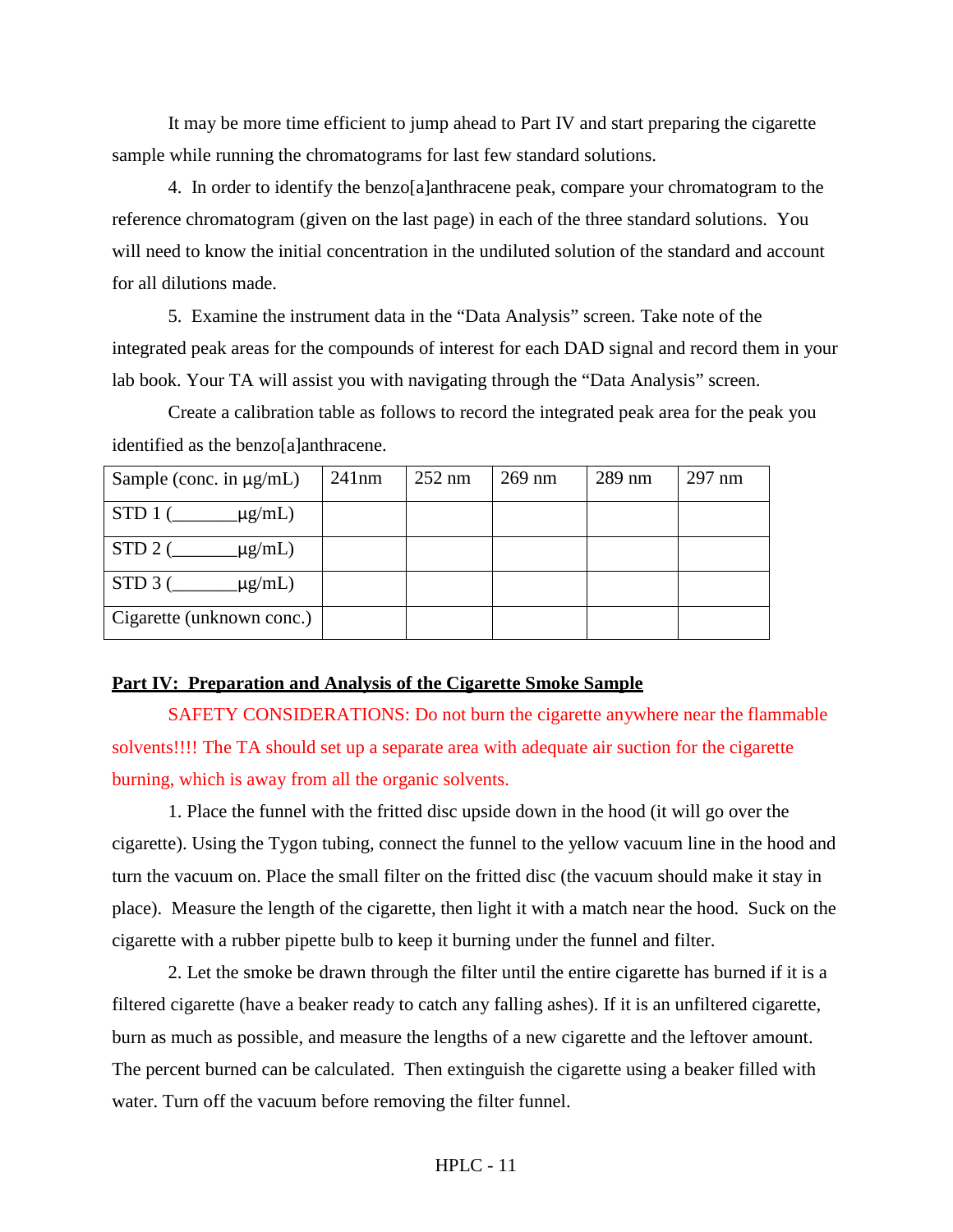3. Using the filter flask connected to the vacuum, wash the cigarette residue collected with 2 mL of the 1:1 solvent. Turn off the vacuum.

4. Filter the extract with the 0.2 uL syringe filter (this may be easiest by pulling out the plunger and pouring the sample into the syringe, then push the plunger so that the solution goes through the filter) and dispense the filtered brownish liquid into a small sample vial.

5. Evaporate the sample to dryness using a gentle stream of  $N_2$  or dry air directed into the vial (a dry air nozzle should be just below the vacuum line in the hood). Connecting a glass pipet to a rubber hose from the  $N_2$  (or air) line would give more control.

6. Using the 200  $\mu$ L pipette, add 50  $\mu$ L of the 1:1 solvent along the walls of the vial to wash the sample into the bottom and swirl to mix well.

7. When ready to run the sample in the HPLC, load the software, check the method and name the file as before.

8. Inject around 10  $\mu$ L of the cigarette sample into the HPLC (usually twice) with the Injector in the LOAD position to flush the sample loop (be careful...you only have 50 µL of solution!). Add another  $20 \mu L$  and rotate the sample loop into the Inject position.

9. Record the chromatogram.

10. Record the Peak Areas of benzo[a]anthracene, but use the DAD wavelength you used to make the Standard Curve when calculating the amount of benzo[a]anthracene present in the cigarette.

11. Clean out the loop by injecting the 1:1 solvent mixture repeatedly until the overflow is clear, not yellow. Do this with the injector in *Load* position.

12. Shut down the software and instrument according to directions from the 152L instrument manual.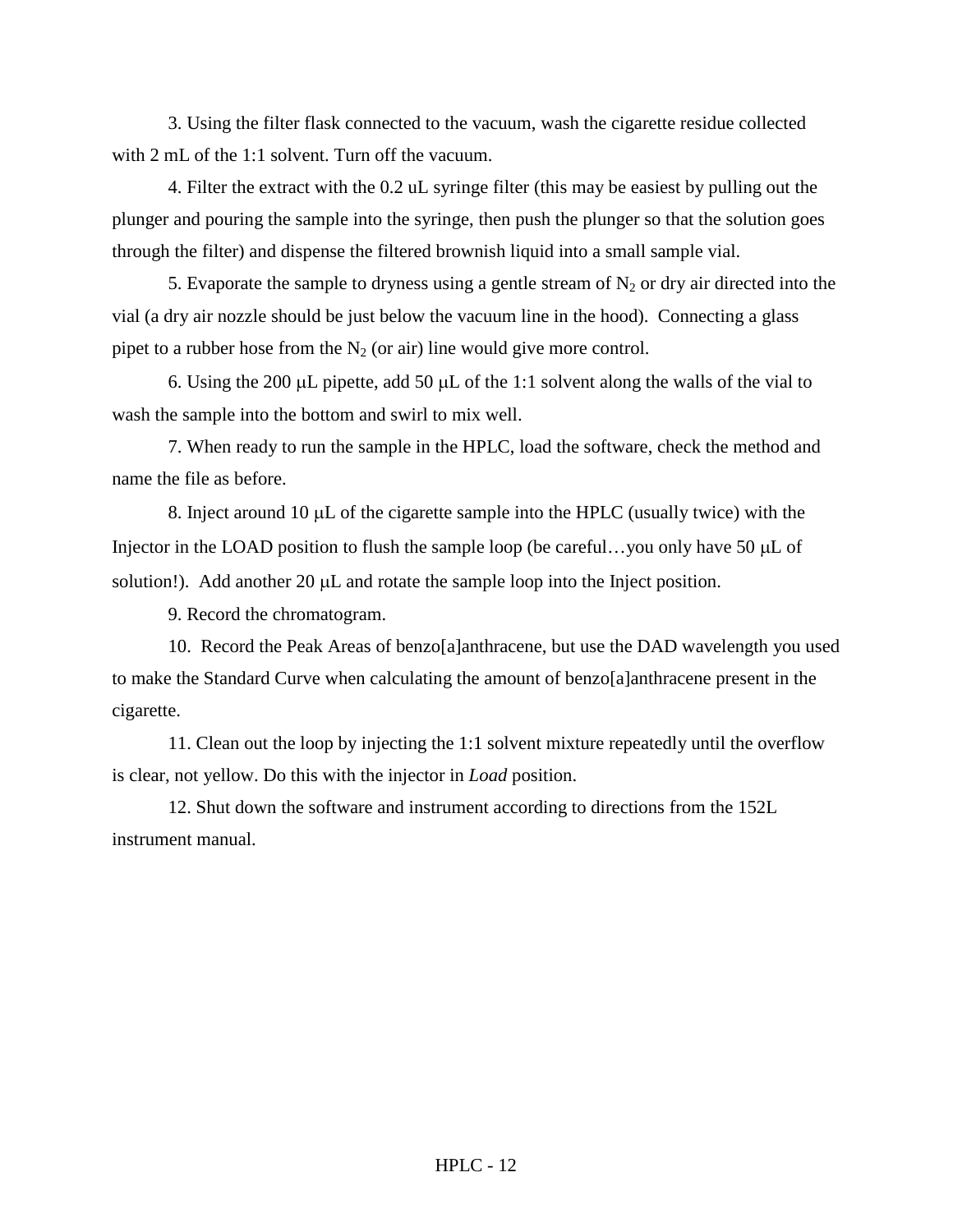## **Data Analysis:**

#### *Benzo[a]anthracene Quantification*

1. From your recorded DAD integrated peak areas, you only need data at one representative DAD wavelength to perform calibration in order to quantify the amount of benzo[a]anthracene in cigarette smoke.

Plot the measured absorption peak area vs. concentration for the standard solutions at the representative wavelength. Carry out a least squares analysis as shown in Figure 2. Instructions for using Microsoft Excel to do this are in the Appendix.

2. Now use your linear fit to calculate the concentration of benzo[a]anthracene in the unknown sample obtained by dissolving the cigarette smoke.

3. Finally, calculate how many ng of benzo[a]anthracene there was in the cigarette.

Correct for any unburned lengths of the cigarette if it was not completely burned.

## **References:**

- 1. W. J. Lough and I. W. Wainer, "High Performance Liquid Chromatography: Fundamental Principles and Practice", Blackie Academic & Professional, London, 1995.
- 2. A. Weston and P. R. Brown, "HPLC and CE: Principles and Practice", Academic, San Diego, 1997.
- 3. W. Karcher, R. J. Fordham, J. J. Dubois, P. G. J. M. Glaude, and J. A. M. Ligthart, eds., "Spectral Atlas of Polycyclic Aromatic Compounds," D. Reidel Publishing Company, 1983.
- 4. B. J. Finlayson-Pitts and J. N. Pitts Jr., *Chemistry of the Upper and Lower Atmosphere: Theory, Experiments and Applications*, Academic Press, San Diego, 2000, Chapter 10.
- 5. C. L. Gerlach, "New Instrument Brings PAH Analysis to the Field", *Env. Sci. Technol.* **30**, 252A (1996).
- 6. B. B. Wheals, C. G. Vaughn and M. J. Whitehouse, "Use of Chemically Modified Microparticulate Silica and Selective Fluorimetric Detection for the Analysis of Polynuclear Hydrocarbons by High-Pressure Liquid Chromatography", *J. Chromatog.* **106**, 108 (1975).
- 7. See Web site: http://www.phenomenex.com/phen/Products/HplcAppBrand.asp?Code=13